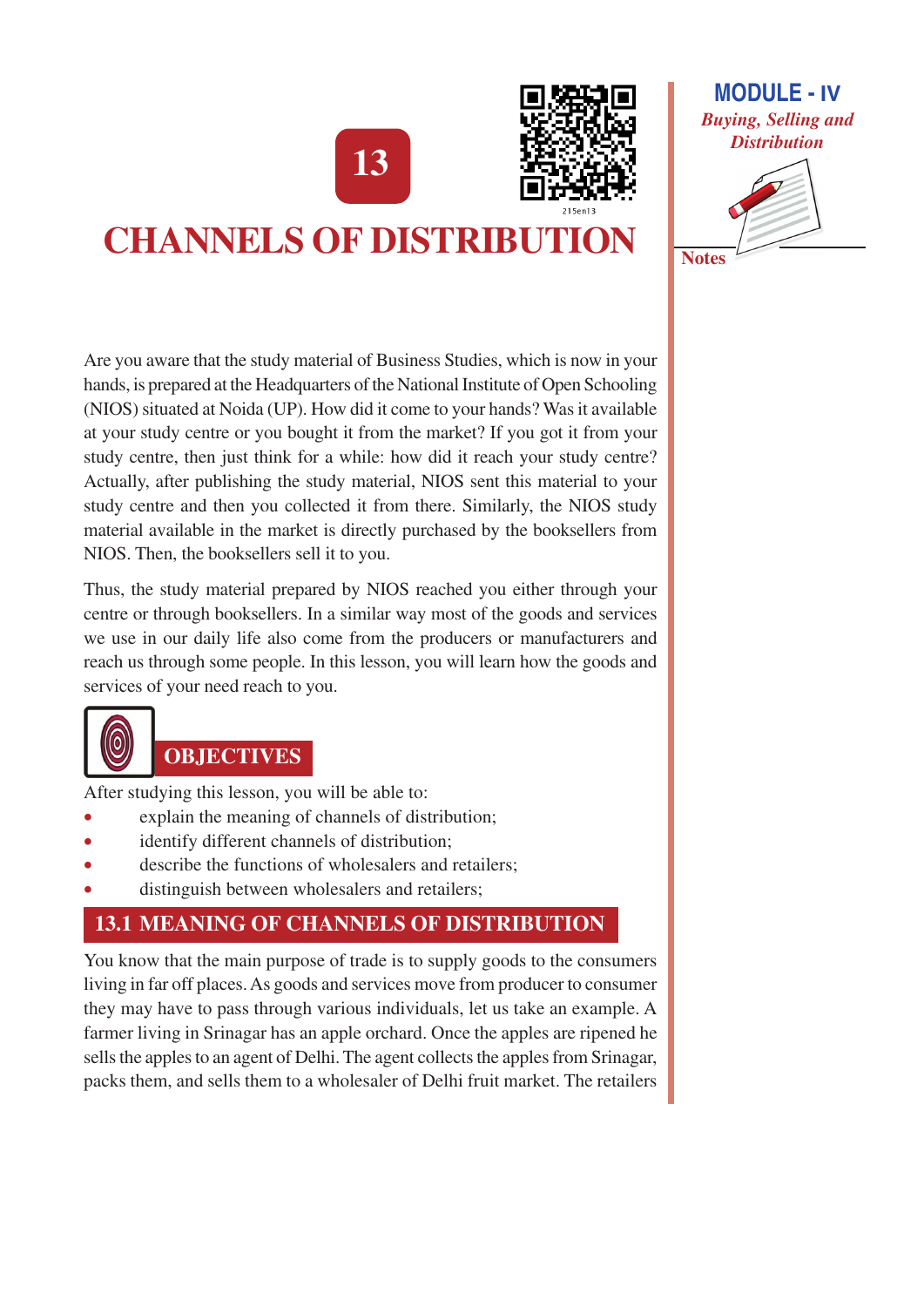## **MODULE - IV Buying, Selling and Distribution**



buy apples from the wholesalers in small quantities to sell them to the consumers.

Finally, we purchase apples from the vendors as per our requirement. Thus, we find that while coming from the producer at Srinagar, the product reaches the consumers by passing through several hands like an agent, a wholesaler and a retailer. All these three are called middlemen.

These middlemen are the connecting links between producers of goods, on one side and consumers, on the other. They perform several functions such as buying, selling, storage, etc. These middlemen constitute the channels of distribution of goods. Thus, a channel of distribution is the route or path along which goods move from producers to ultimate consumers.

The route taken by goods as they move from producer to consumer is known as Channel of Distribution as shown by the following figure:



**13.2 TYPES OF CHANNELS** 

Normally goods and services pass through several hands before they reach in the hands of the consumer for use. But in some cases producers sell goods and services directly to the consumers without involving any middlemen in between them, which can be called as direct channel. So there are two types of channels, one direct channel and the other, indirect channel.

Direct channel include from Producer to Consumer. While indirect channels are of various types such as :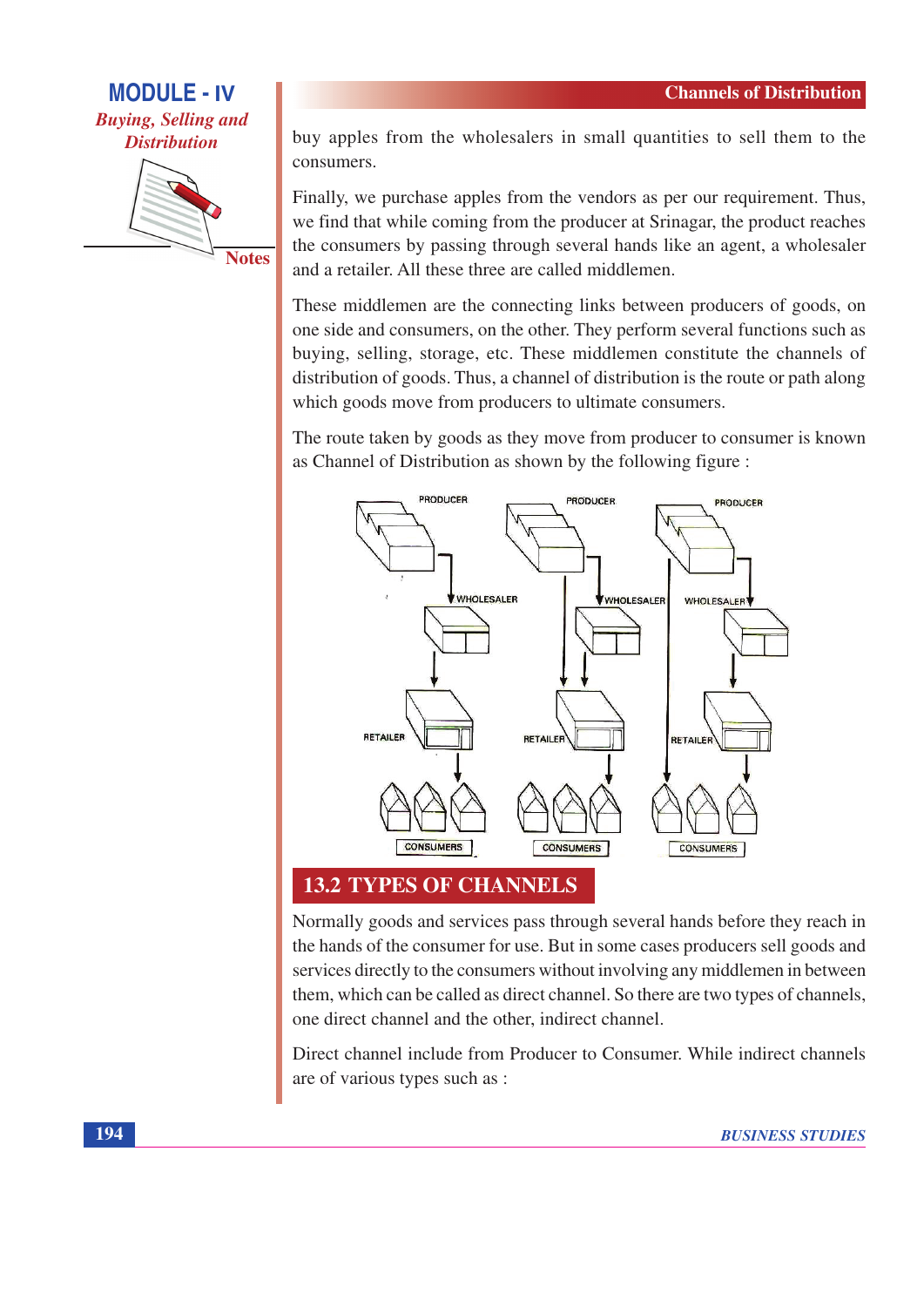#### **Channels of Distribution**

- Producer  $\rightarrow$  Agent  $\rightarrow$  Wholesaler  $\rightarrow$  Retailer  $\rightarrow$  Consumer  $(i)$
- Producer  $\rightarrow$  Wholesaler  $\rightarrow$  Retailer  $\rightarrow$  Consumer  $(ii)$
- Producer  $\longrightarrow$  Agent  $\longrightarrow$  Consumer  $(iii)$
- Producer  $\rightarrow$  Wholesaler  $\rightarrow$  Consumer and  $(iv)$
- Producer  $\rightarrow$  Retailer  $\rightarrow$  Consumer  $(v)$

#### **Common Channels of Distribution**

#### **Direct Channel**  $(i)$

In this channel, producers sell their goods and services directly to the consumers. There is no middleman to come between the producers and consumers. The producers may sell directly to consumers through door-to-door salesmen and through their own retail stores. For example, Bata India Ltd, HPCL, Liberty Shoes Limited has their own retail shops to sell their products to consumers. For certain service organizations consumers avail the service directly. Banks, consultancy firms, telephone companies, transport services, etc. are examples of direct channel of distribution of service.

> $\rightarrow$  Consumer Producer -

#### **Indirect Channel**  $(ii)$

If the producer is producing goods on a large scale, it may not be possible for him to sell goods directly to consumers. As such, he sells goods through middlemen. These middlemen may be wholesalers or retailers. A wholesaler is a person who buys goods in large quantities from producers; where as a retailer is one who buys goods from wholesalers or producers and sells ultimate by to consumers as per their requirements. The involvement of various middlemen in the process of distribution constitute the indirect channel of distribution. Let us look into some of the important indirect channels of distribution.

Producer  $\longrightarrow$  Retailers  $\longrightarrow$  Consumer

This is the common channel for the distribution of goods to ultimate consumers. Selling goods through wholesaler may be suitable in case of food grains, spices, utensils, etc. and mostly of items, which are smaller in size.

Under this channel, the producers sell to one or more retailers who in turn sell to the ultimate consumers. This channel is used under the following conditions –



- $(i)$ When the goods cater to a local market, for example, breads, biscuits, patties, etc.
- When the retailers are big and buy in bulk but sell in smaller units.  $(ii)$ directly to the consumers.



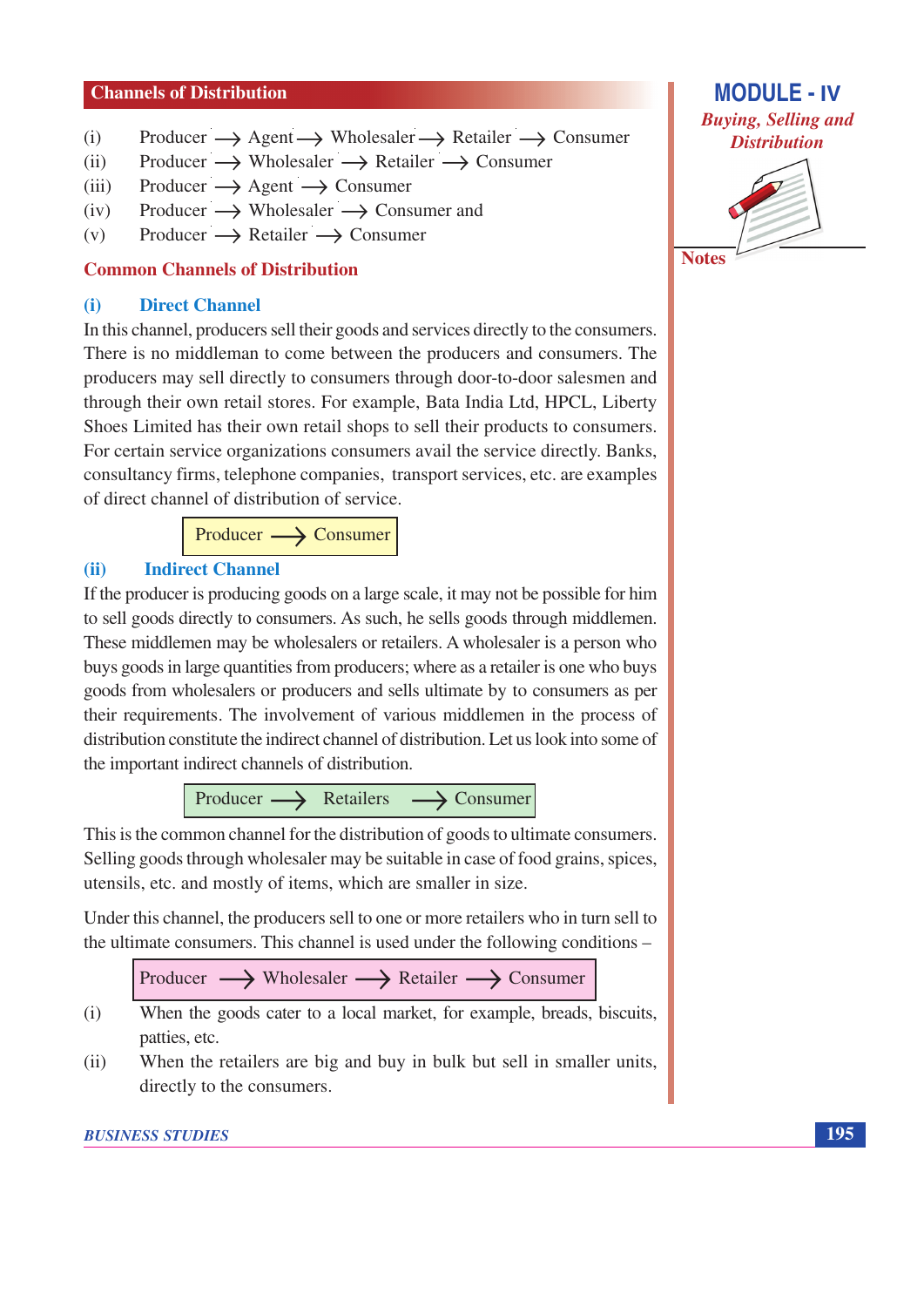### **MODULE - IV Buying, Selling and Distribution**



**Notes** 

Departmental stores and super bazars are examples of this channel.



Complete the following statements using suitable words:

- $(i)$ Route or path along which goods move from the producer to ultimate
- between the wholesaler and the ultimate  $(ii)$ A retailer acts as a consumers.
- Where goods are sold through middlemen, it is known as  $(iii)$ channel of distribution.
- Where goods are sold directly to consumers without using services of  $(iv)$ middlemen, it is known as channel.
- $(v)$ In the direct channel, producers sell goods to customers through doorto-door salesmen and through their own

### **13.3 WHOLESALERS AND RETAILERS**

Wholesalers and retailers are important middlemen who generally facilitate flow of goods from the producers to the consumers. Let us study in details about them.

#### **13.3.1 Wholesalers**

Wholesalers are one of the important middlemen in the channel of distribution who deal with the goods in bulk quantity. They buy goods in bulk from the producers and sell them in relatively smaller quantities to the retailers. In some cases they also sell goods directly to the consumers if the quantity to be purchased is more. They usually deal with a limited variety of items and also in a specific line of product, like iron and steel, textiles, paper, electrical appliances, etc. Let us know about the characteristics of wholesaler.

#### **Characteristics of Wholesalers**

The followings are the characteristics of wholesalers:

- Wholesalers buy goods directly from producers or manufacturers.  $(i)$
- Wholesalers buy goods in large quantities and sell in relatively smaller  $(ii)$ quantities.
- $(iii)$ They sell different varieties of a particular line of product. For example, a wholesaler who deals in paper is expected to keep all varieties of paper, cardboard, card, etc.
- $(iv)$ They may employ a number of agents or workers for distribution of products.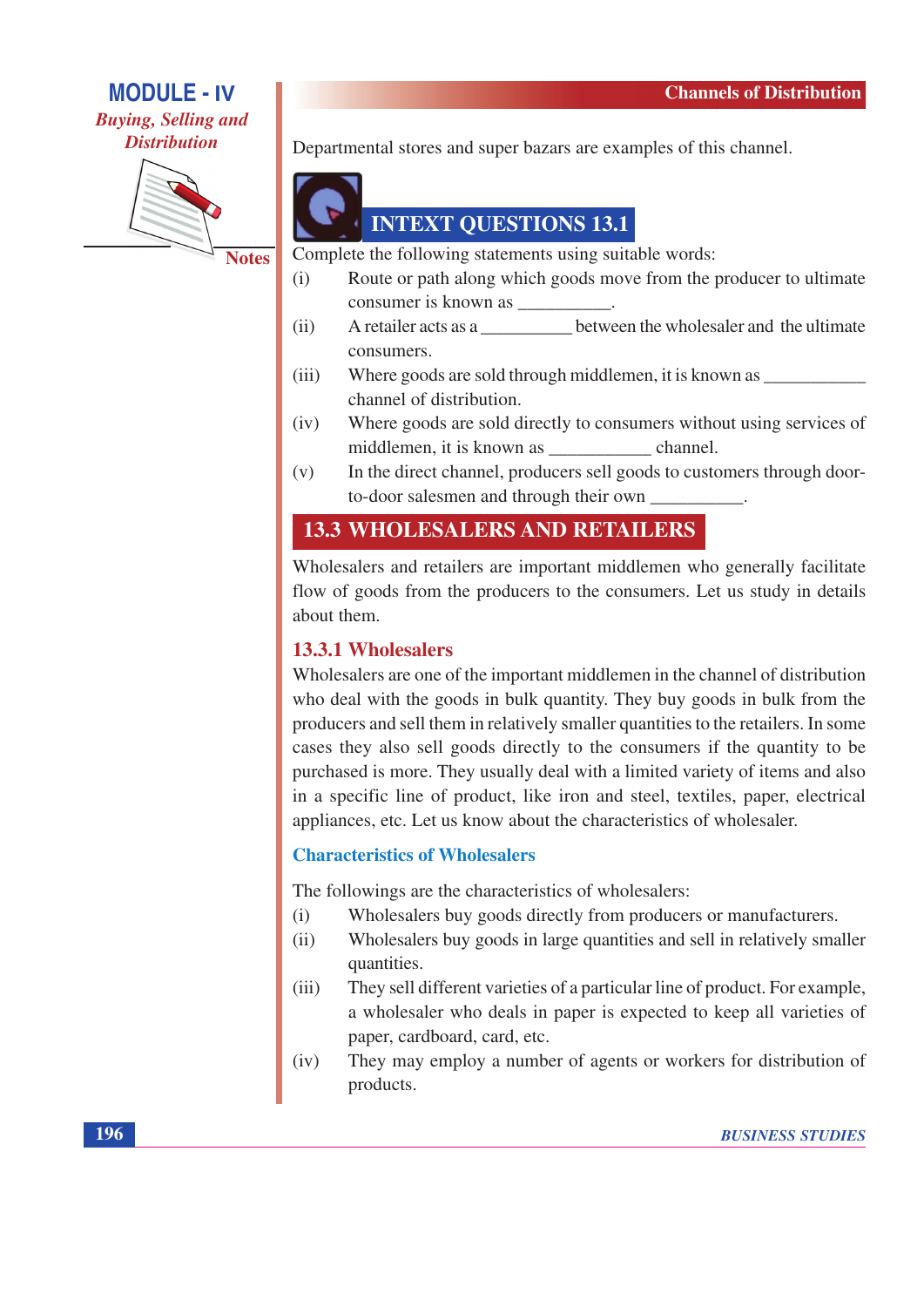#### **Channels of Distribution**

- Wholesalers need large amount of capital to be invested in his business.  $(v)$
- They generally provide credit facility to retailers.  $(vi)$
- They also provide financial assistance to the producers or manufacturers.  $(vii)$
- In a city or town they are normally seen to be located in one particular  $(viii)$ area of the market.

For example, you can find cloth merchants in one area, book publishers and sellers in another area, furniture dealers in a different area.

#### **Functions of Wholesalers**

You have well understood the meaning of wholesaler and listed their characteristics. Now let us know about the functions of wholesalers.



Following are the functions, which a wholesaler usually performs.

- **Collection of goods:** A wholesaler collects goods from manufacturers  $(a)$ or producers in large quantity.
- **Storage of goods:** A wholesaler collects the goods and stores them **(b)** safely in warehouses, till they are sold out. Perishable goods like fruits, vegetables, etc. are stored in cold storage.
- **Distribution:** A wholesaler sells goods to different retailers. In this  $\left( \mathbf{c} \right)$ way, he also performs the function of distribution.
- **Financing:** The wholesaler provides financial support to producers and (d) manufacturers by providing money in advance to them. He also sells goods to the retailer on credit. Thus, at both ends the wholesaler acts as a financier.
- **Risk taking:** The wholesaler buys finished goods from the producer **(e)** and keeps them in the warehouses till they are sold. Therefore, he assumes the risks arising out of changes in demand, rise in price, spoilage or destruction of goods.

#### **BUSINESS STUDIES**

**MODULE - IV Buying, Selling and Distribution** 



**Notes** 

197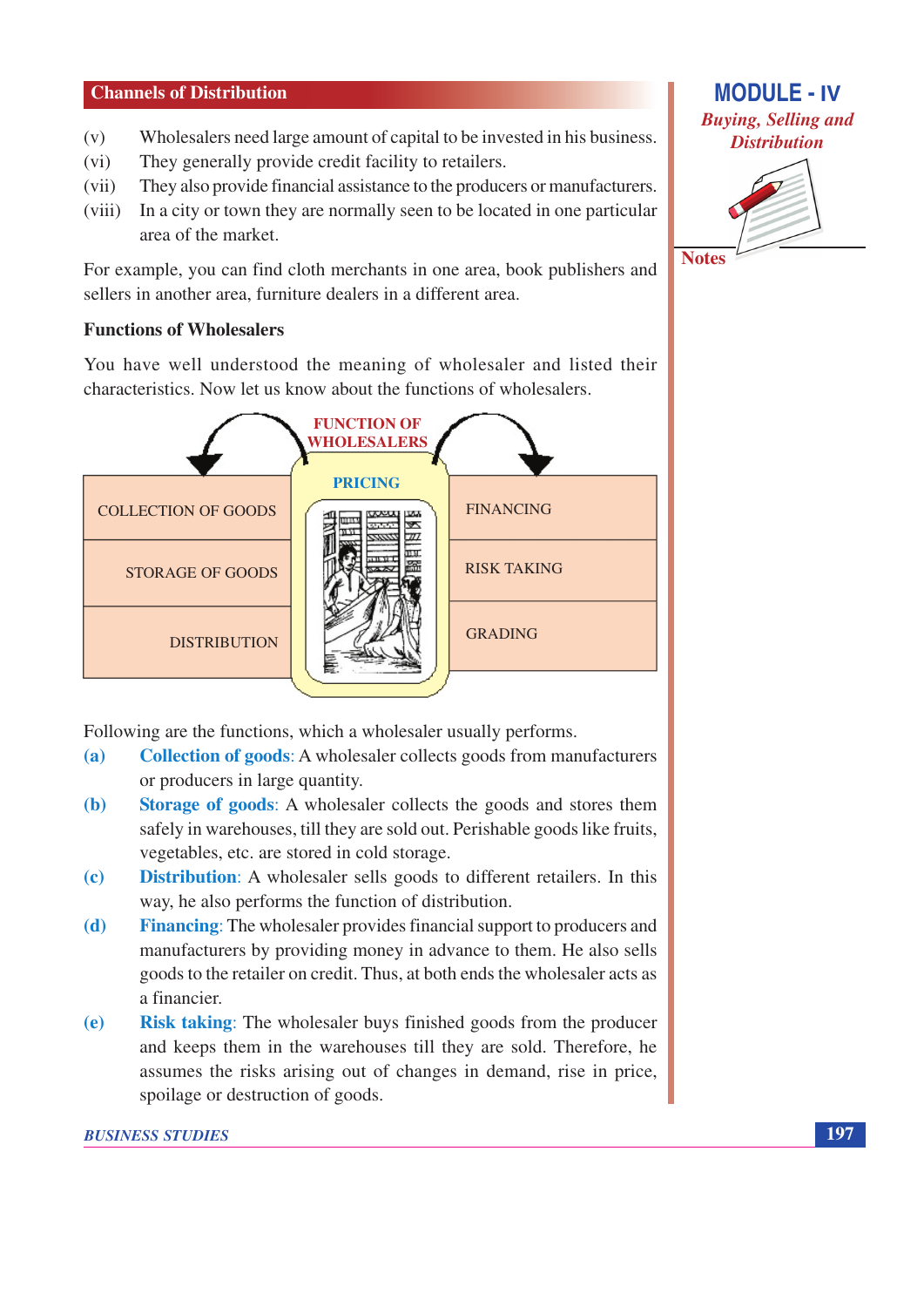#### **MODULE - IV Buying, Selling and Distribution**



 $(2)$ **Notes** 

- $(f)$ Grading: He classifies the goods in different categories since all the collected goods are not of same quality. He grades the goods on the basis of quality, size and weight etc. He also undertakes packaging of goods which facilitates trade. Some wholesalers also perform the function of branding. They give brand names to the products they deal in.
	- **Pricing:** The final prices are set by the wholesalers. They provide stability to the prices by regulating supply of goods in accordance with the demand for them. They influence market conditions, the demand for the goods and the taste of the people and make necessary arrangements to meet the demand when it comes up.



# **INTEXT QUESTIONS 13.2**

Which of following statements about wholesalers are true and which are false?

- They buy goods directly from retailers, for sale to customers.  $(i)$
- They generally provide credit facility to producers as well as to retailers.  $(ii)$
- They collect goods in large quantities and store them safely till they  $(iii)$ are sold out.
- Wholesalers require small amount of capital investment for their  $(iv)$ business.
- They are located at a number of places in different markets near the  $(v)$ customer.
- They buy goods of a large variety in small quantities for sale.  $(vi)$

#### **13.3.2 Retailers**

Retailers are the traders who buy goods from wholesalers or sometimes directly from producers and sell them to the consumers. They usually operate through a retail shop and sell goods in small quantities. They keep a variety of items of daily use.

#### **Characteristics of Retailers**

The following are the characteristics of retailers:

- $(i)$ Retailers have a direct contact with consumers. They know the requirements of the consumers and keep goods accordingly in their shops.
- Retailers sell goods not for resale, but for ultimate use by consumers.  $(ii)$ For example, you buy fruits, clothes, pen, pencil etc. for your use, not for resale.
- Retailers buy and sell goods in small quantities. So customers can fulfil  $(iii)$ their requirement without storing much for the future.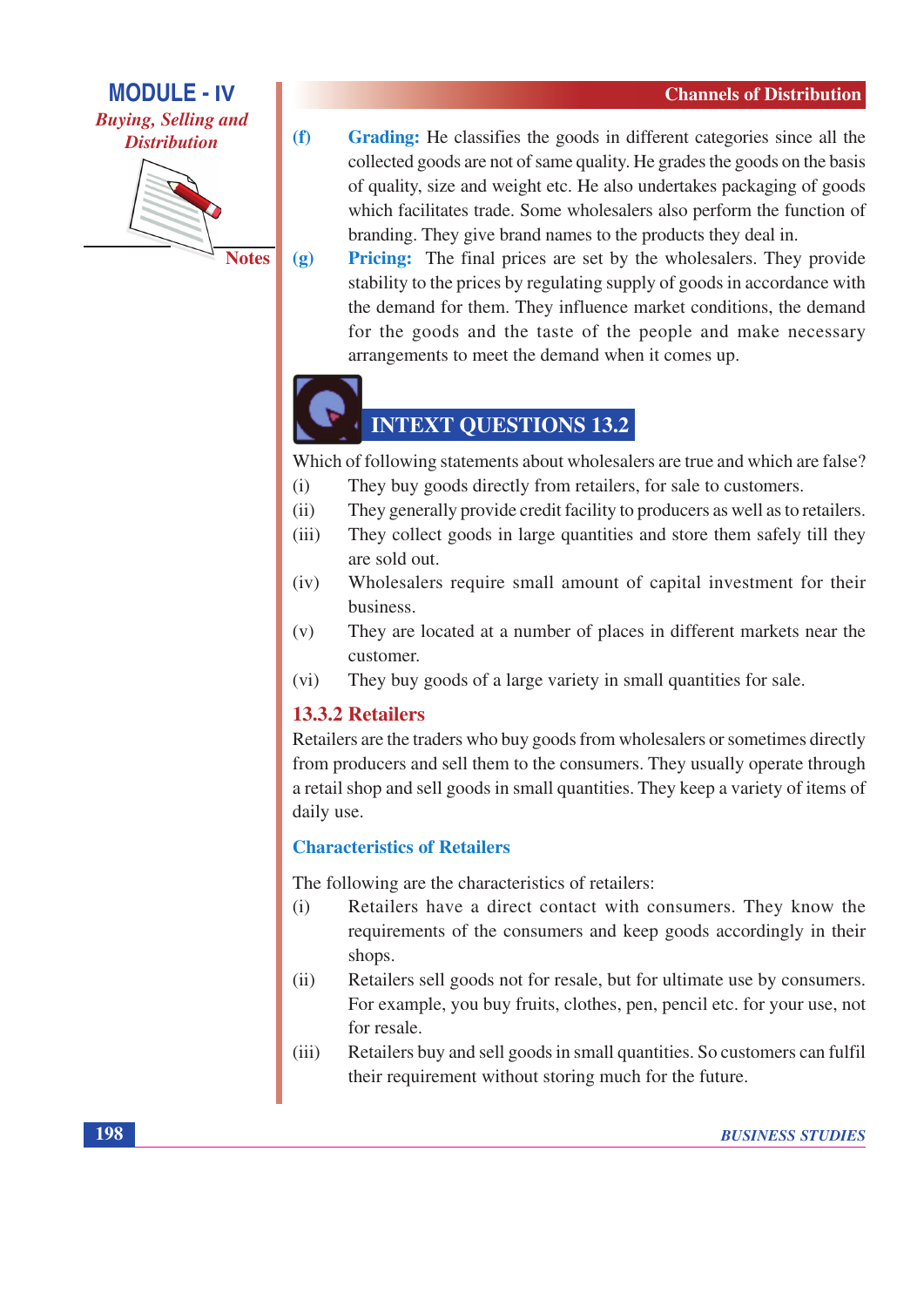#### **Channels of Distribution**

- Retailers require less capital to start and run the business as compared  $(iv)$ to wholesalers.
- Retailers generally deal with different varieties of products and they  $(v)$ give a wide choice to the consumers to buy the goods.
- Retailers purchase the goods on credit but normally sell them for cash.  $(vi)$
- Retailers give special attention towards the decoration and display of  $(vii)$ goods in their shops. This is done to attract customers.

#### **Functions of Retailers**

All retailers deal with the customers of varying tastes and temperaments. Therefore, they should be active and efficient in order to satisfy their customers and also to induce them to buy more. Let us see what the retailers do in distribution of goods.



- **Buying and Assembling of goods: Retailers buy and assemble varieties**  $(i)$ of goods from different wholesalers and manufacturers. They keep goods of those brands and variety which are liked by the customers and the quantity in which these are in demand.
- $(ii)$ **Storage of goods:** To ensure ready supply of goods to the customer retailers keep their goods in stores. Goods can be taken out of these store and sold to the customers as and when required. This saves consumers from botheration of buying goods in bulk and storing them.
- **Credit facility:** Although retailers mostly sell goods for cash, they also  $(iii)$ supply goods on credit to their regular customers. Credit facility is also provided to those customers who buy goods in large quantity.



**MODULE - IV** 

**Notes** 

199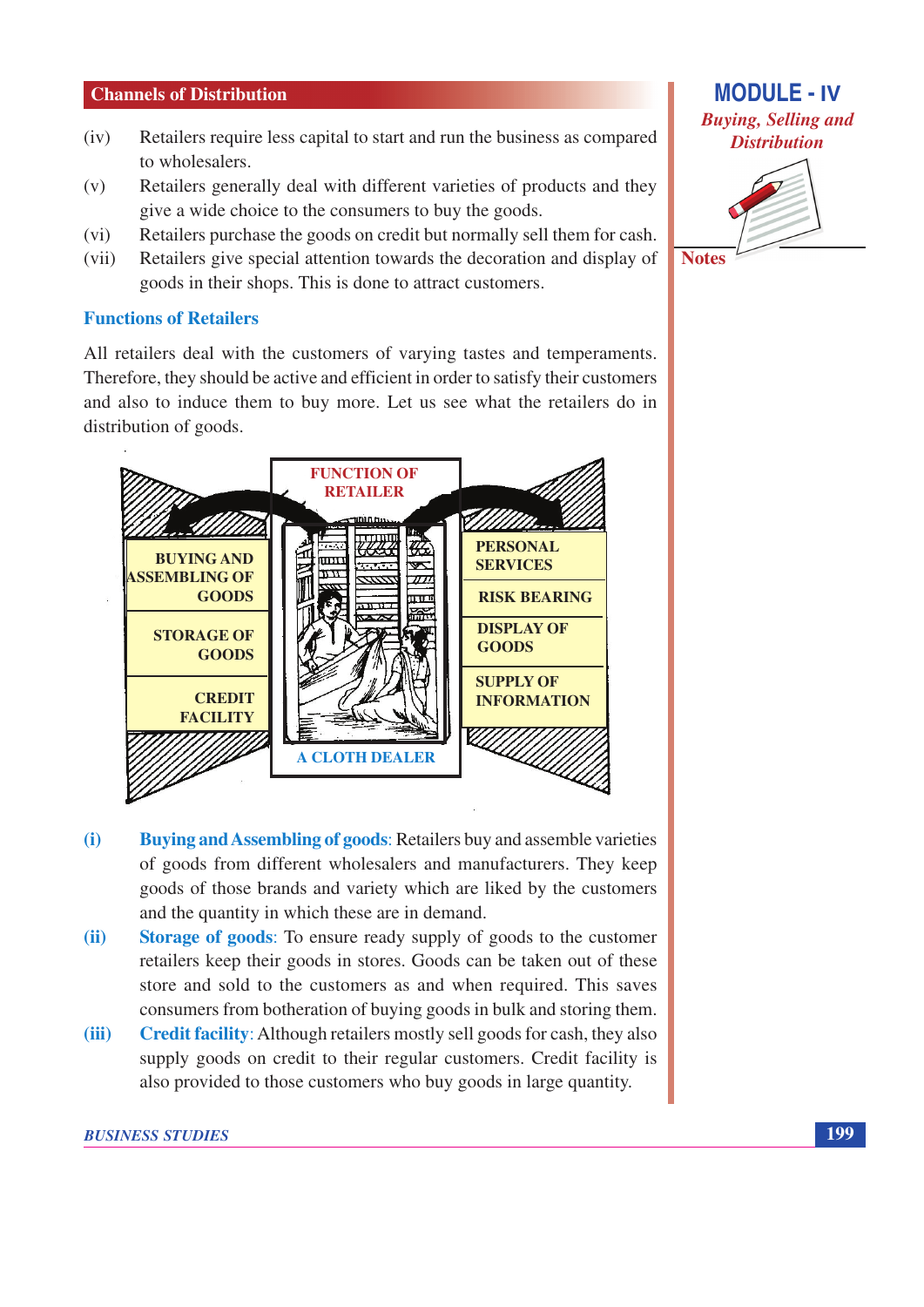**Buying, Selling and Distribution** 

**MODULE - IV** 



**Notes** 

- $(iv)$ **Personal services:** Retailers render personal services to the customers by providing expert advice regarding quality, features and usefulness of the items. They give suggestions considering the likes and dislikes of the customers. They also provide free home delivery service to customers. Thus, they create place utility by making the goods available where ever they are demanded.
- **Risk bearing:** The retailers have to bear many risks, such as risk of:  $(v)$ 
	- fire or theft of goods  $(a)$
	- $(b)$ deterioration in the quality of goods as long as they are not sold out.
	- $(c)$ change in fashion and taste of consumers.
- $(vi)$ **Display of goods:** Retailers display different types of goods in a very systematic and attractive manner. It helps to attract the attention of the customers and also facilitates quick delivery of goods.
- Supply of information: Retailers provide all information about the  $(vii)$ behaviour, tastes, fashions and demands of the customers to the producers through wholesalers. They become a very useful source of information for marketing research.

### **13.4 DISTINCTION BETWEEN WHOLESALERS AND RETAILERS**

You have studied about wholesalers and retailers. You might have noticed that both of them differ in their style and function. Let us find out these differences.

| <b>Wholesalers</b>                                            | <b>Retailers</b>                                                                                                   |
|---------------------------------------------------------------|--------------------------------------------------------------------------------------------------------------------|
| (i) Buy goods in large quantities                             | (i) Buy goods in small quantities.                                                                                 |
| (ii) Buy goods directly from producers.                       | (ii) Generally buy goods from the<br>wholesalers.                                                                  |
| (iii) Deals in limited variety of goods.                      | (iii) Deals in wide range of products.                                                                             |
| (iv) Require more capital to start<br>and run the business    | (iv) Require less capital to start and<br>run the business.                                                        |
| (v) Sells goods for resale purpose.                           | (v) Sells goods for consumption.                                                                                   |
| (vi) No direct contact with consumers.                        | (vi) Direct contact with consumers.                                                                                |
| (vii) No special attention is given to<br>decoration of shop. | (vii) In order to attract the attention<br>of customers retailers give<br>more attention to decoration<br>of shop. |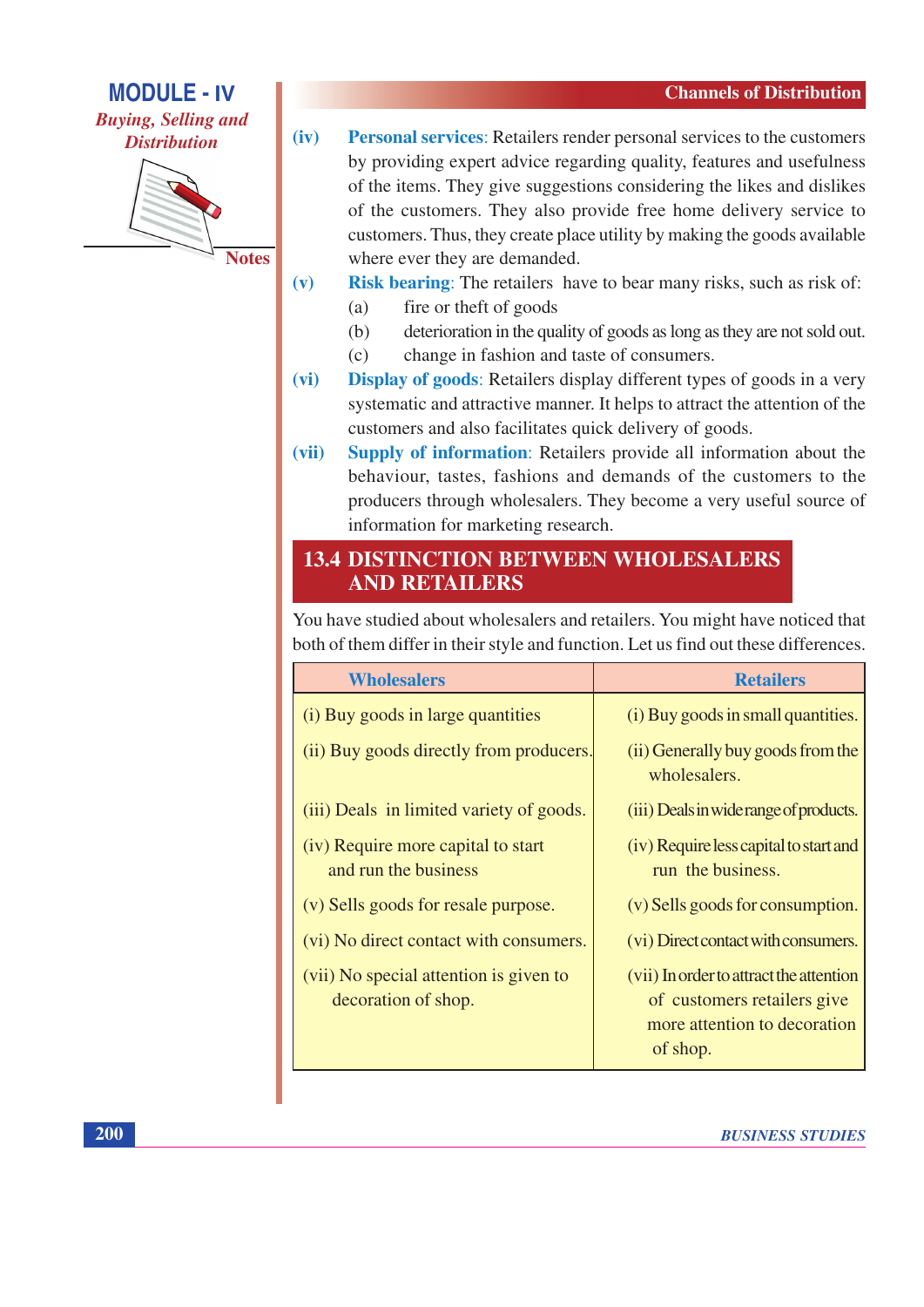

# **INTEXT QUESTIONS 13.3**

From the sentences given below, mark (W) for those belonging to  $\mathbf{I}$ wholesalers and  $(R)$  for retailers in the boxes given against each:

- Selling goods in small quantities  $(i)$  $\left( \ \right)$
- More capital required  $(ii)$  $\left( \ \right)$  $\left( \ \right)$
- $(iii)$ Sale of goods for resale  $( )$
- Dealing in a limited range of goods only  $(iv)$
- Direct contact with consumers  $(v)$

#### II. Answer the following questions:

What are the types of risks borne by the retailers? Mention any two  $(i)$ risks.

 $\left( \ \right)$ 

- $(ii)$ How do the producers get benefits from the functions of retailers? Write the benefits arising from any two functions.
- Suppose two or three shopkeepers sell the same type of goods  $(iii)$ in your locality. From which shopkeeper would you like to purchase your requirements?

#### $III.$ Multiple Choice Questions

- Direct Channel includes only.  $\mathbf{i}$ .
	- (a) Producer  $\rightarrow$  Retailer  $\rightarrow$  Consumer
	- (b) Producer  $\rightarrow$  Consumer
	- (c) Producer  $\longrightarrow$  Wholesaler  $\longrightarrow$  Consumer
	- (d) Producer  $\longrightarrow$  Agent  $\longrightarrow$  Consumer
- $ii.$ The trade in which bulk quantity of goods are sold to trader is called
	- (b)Wholesale Trade (a) Foreign Trade
	- (c) In Land Trade (d) Retail Trade
- Wholesaler is an important link between iii.
	- (a) Producer and Wholesaler (b) Retailer and Consumer
	- (c) Producer and Consumer (d) Producer and Retailer



**MODULE - IV** 

**Notes**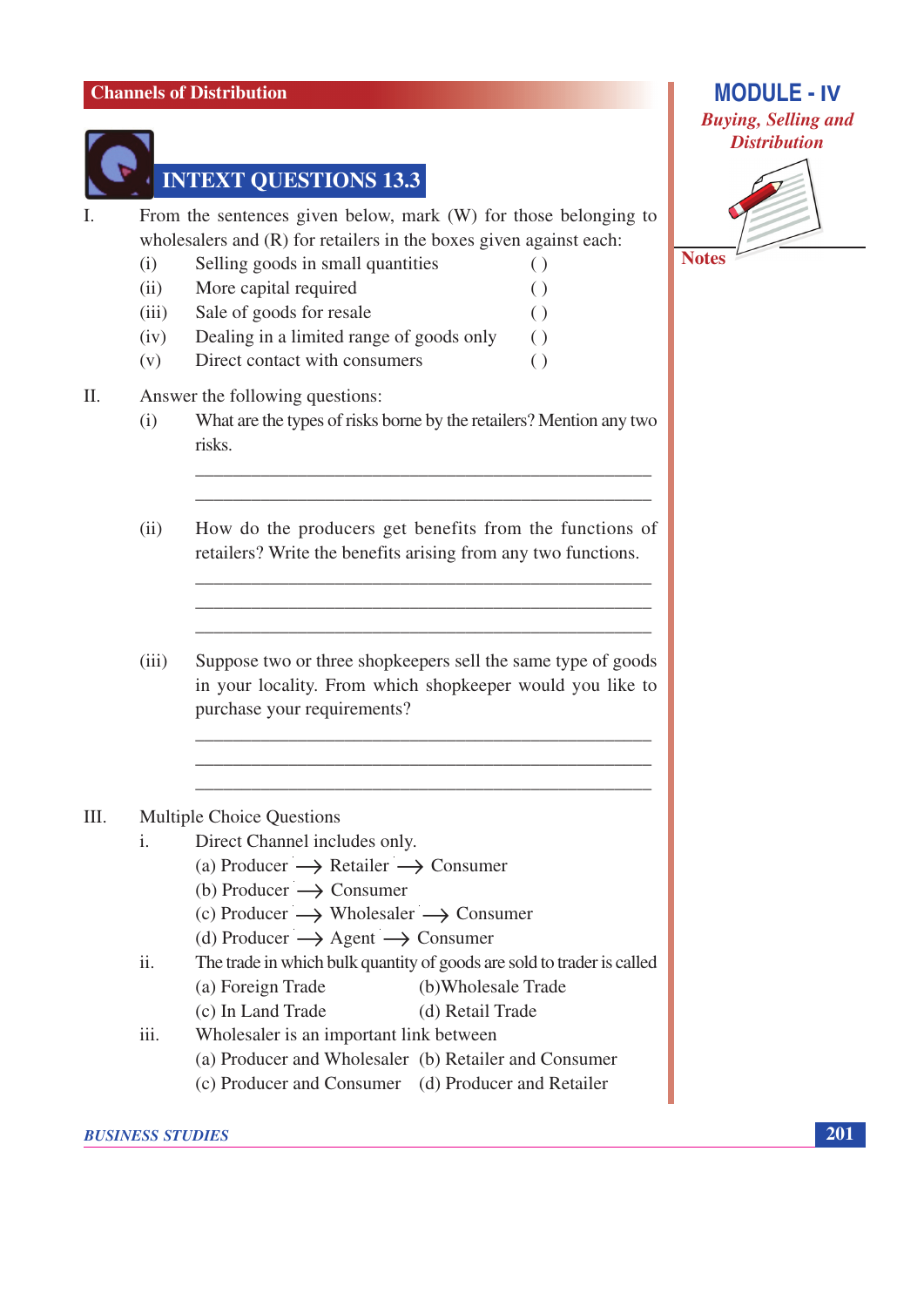**MODULE - IV Buying, Selling and** 

**Distribution** 



**Notes** 

- $iv.$ The likes and dislikes of consumers reach to wholesalers form time to time through-
	- (a) Advertisement

(c) Retailers

- (b) Newspaper (d) Consumers
- 
- The main features of a wholesaler is  $-$ V.
	- (a) To advertise the products
	- (b) To sell the goods at cheap rates
	- (c) To deal in variety of goods
	- (d) To purchase the goods from producers and sell it to retailers



### **WHAT YOU HAVE LEARNT**

- Channels of distribution is the route taken by goods as they move from producers to consumers. When producers sell goods and services directly to the consumers, it is a direct channel. Where a number of middlemen are involved in the process of distribution it is an indirect channel.
- Wholesalers are those middlemen in the channel of distribution who deal in goods in bulk quantity. They sell goods to retailers and in some cases directly to consumers. Wholesalers perform the functions of collection and storage of goods, distribution, financing, risk taking, gradidng and pricing.
- Retailers are the traders who by goods from wholeselers and sell them to the consumers. They perform various functions as buying and assembling of goods, storage of goods, credit facility, personal services, risk bearing, display of good and supply of information.



# TERMINAL EXERCISE

- What is meant by Channels of Distribution?  $\mathbf{1}$ .
- $2<sup>1</sup>$ Give four examples of services that are distributed through the direct channels.
- Explain the different channels through which a product moves from 3. producers to ultimate consumers.
- Define wholesaler. How do they serve as an important link in the channel of  $\overline{4}$ . distribution?
- 5. Give any four characteristics of retailers.
- Explain the role of retailers in distribution of goods. 6.
- 7. State any five differences between wholesalers and retailers.
- $\overline{8}$ Explain the functions of wholesalers.